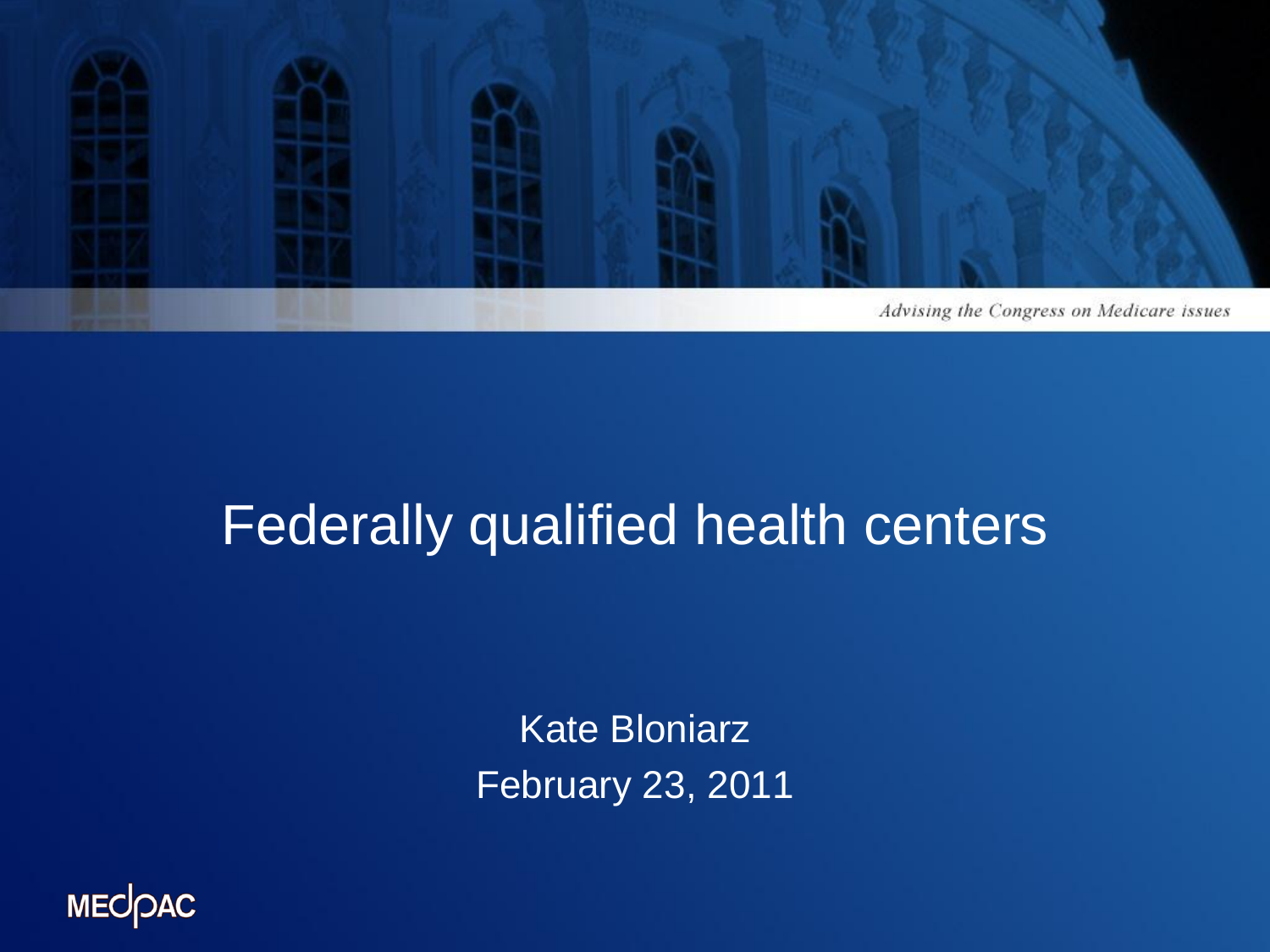### Three reasons for discussing FQHCs

- **Location in medically-underserved** areas
- **Team-based approach to primary** care
- **Implication of change in Medicare** payment to FQHCs

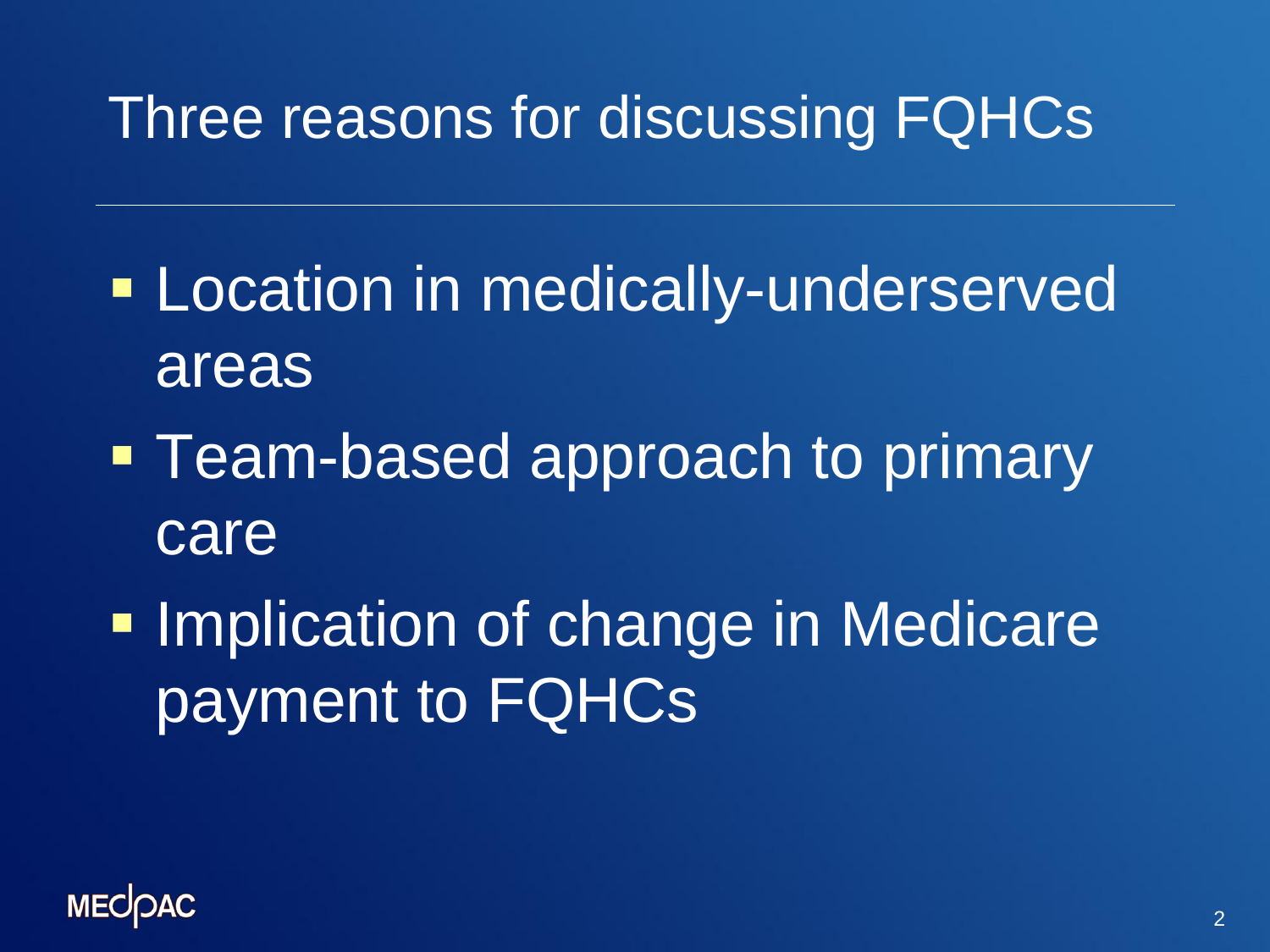## FQHCs are located in areas without sufficient primary care

- FQHCs must address a population need
	- **Located in a medically underserved area or deliver** care to a medically underserved population
	- Must provide a reduction in cost sharing for lowincome patients
- **Services provided at FQHCs** 
	- **Preventive and primary care, and supports that** facilitate the use of health care
	- Preventive dental care and mental health care
	- **May also provide substance abuse treatment**

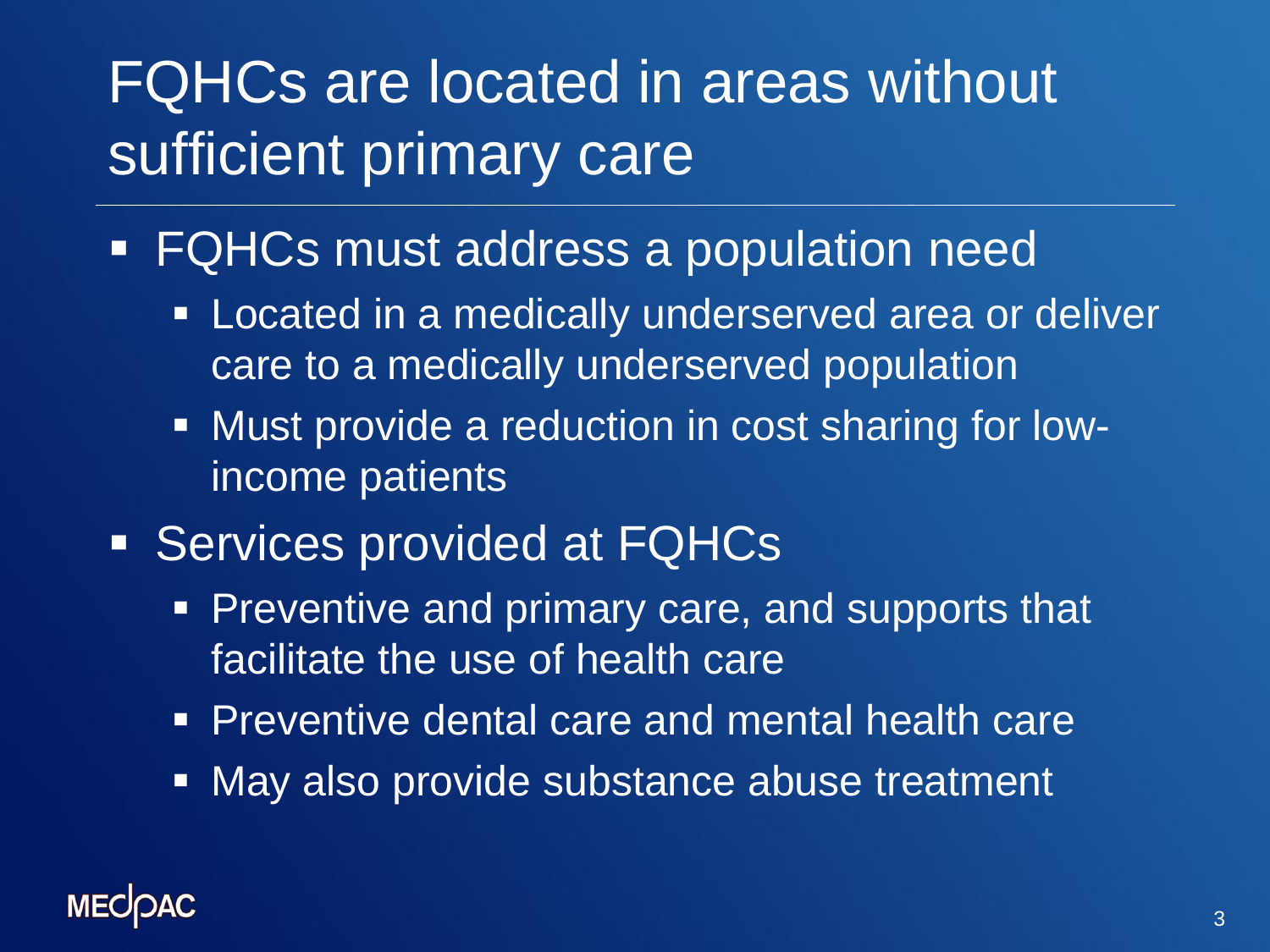## FQHC serve disproportionately lowincome patients

#### 18.8 million people received care an FQHC in 2009

- **6.8 million children**
- **10.6 million non-Medicare adults**
- **1.4 million Medicare beneficiaries**
- **-** Demographic characteristics of patients
	- 90% have income below 200% of the federal poverty threshold
	- 63% are members of a minority group
	- 60% of patients are female
- **Presence of chronic conditions** 
	- **11% have hypertension or heart disease**
	- **6%** have diabetes
	- 4% have asthma

#### **MEC**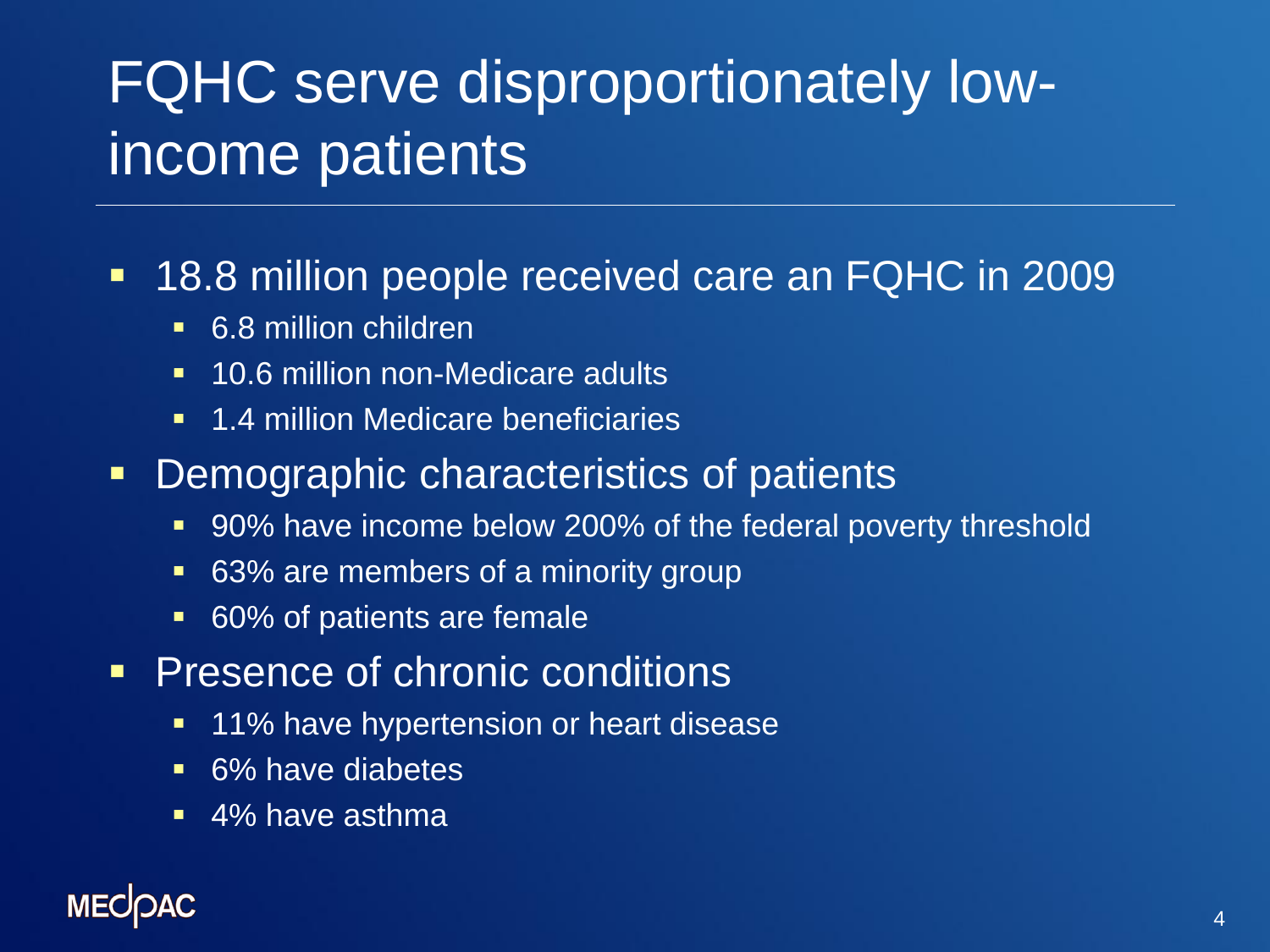## FQHCs provide team-based coordinated care

- Coordination of care
	- Admitting privileges at local hospitals
	- **Off-hours coverage**
- **Significant use of limited license practitioners** 
	- **EXTERNIFIONER IN Limited license practitioners such as nurse** practitioners and physician assistants constitute 13% of the medical staff, physicians make up 21%
- **Governance** 
	- **Non-profit**
	- Board made up of a majority of FQHC patients

#### **MECK**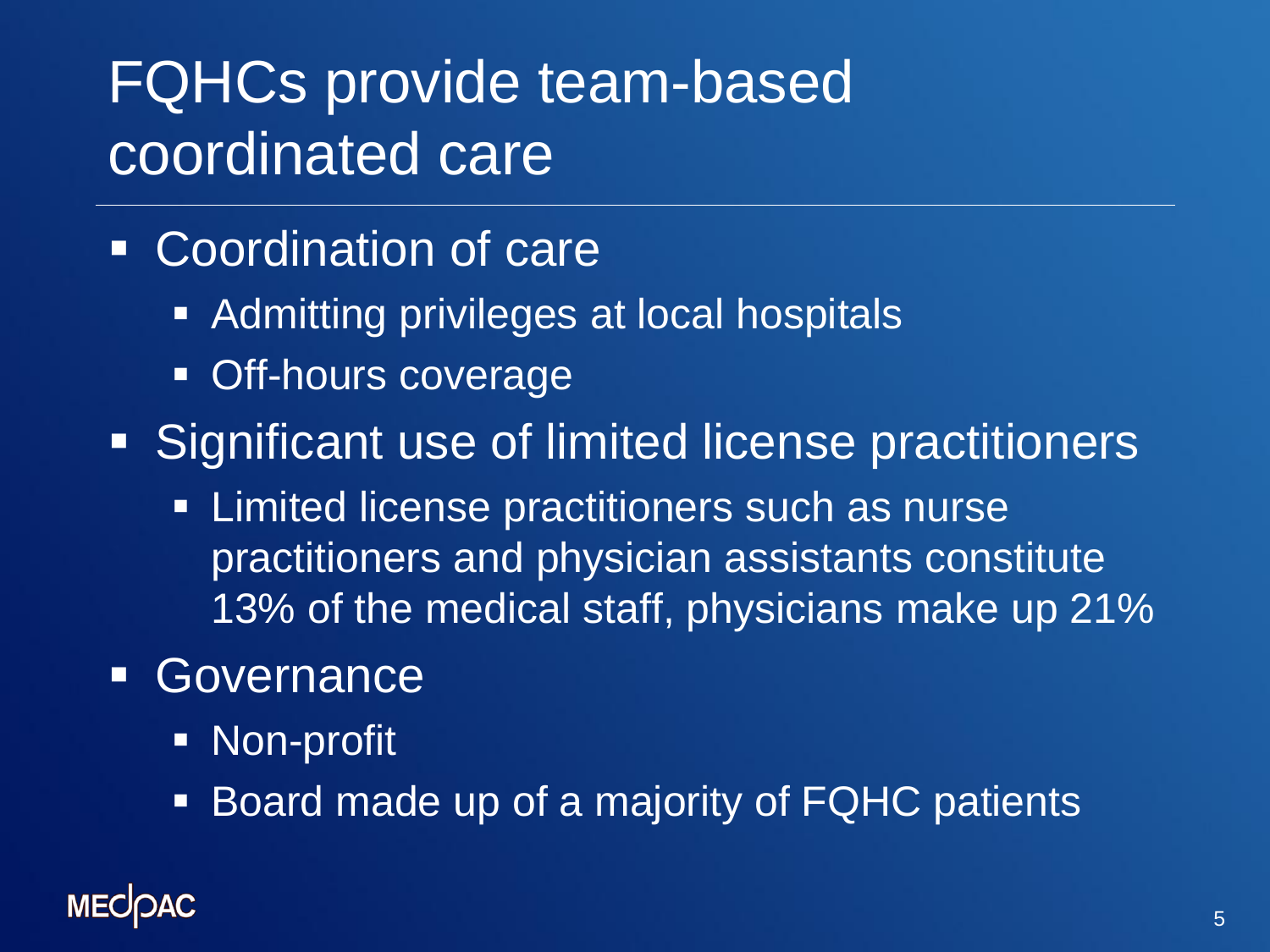### Types of FQHCs

#### ■ 1,147 grant-funded FQHCs

- 715 rural FQHCs
- **312 urban FQHCs**
- **Some FQHCs operate multiple locations:** 8,900 sites in all
- 213 FQHC look-alikes
	- **Certified to provide the FQHC Medicare and** Medicaid benefit, but do not receive a grant

Note: Numbers do not add the totals because some FQHCs have sites both in rural and urban areas.

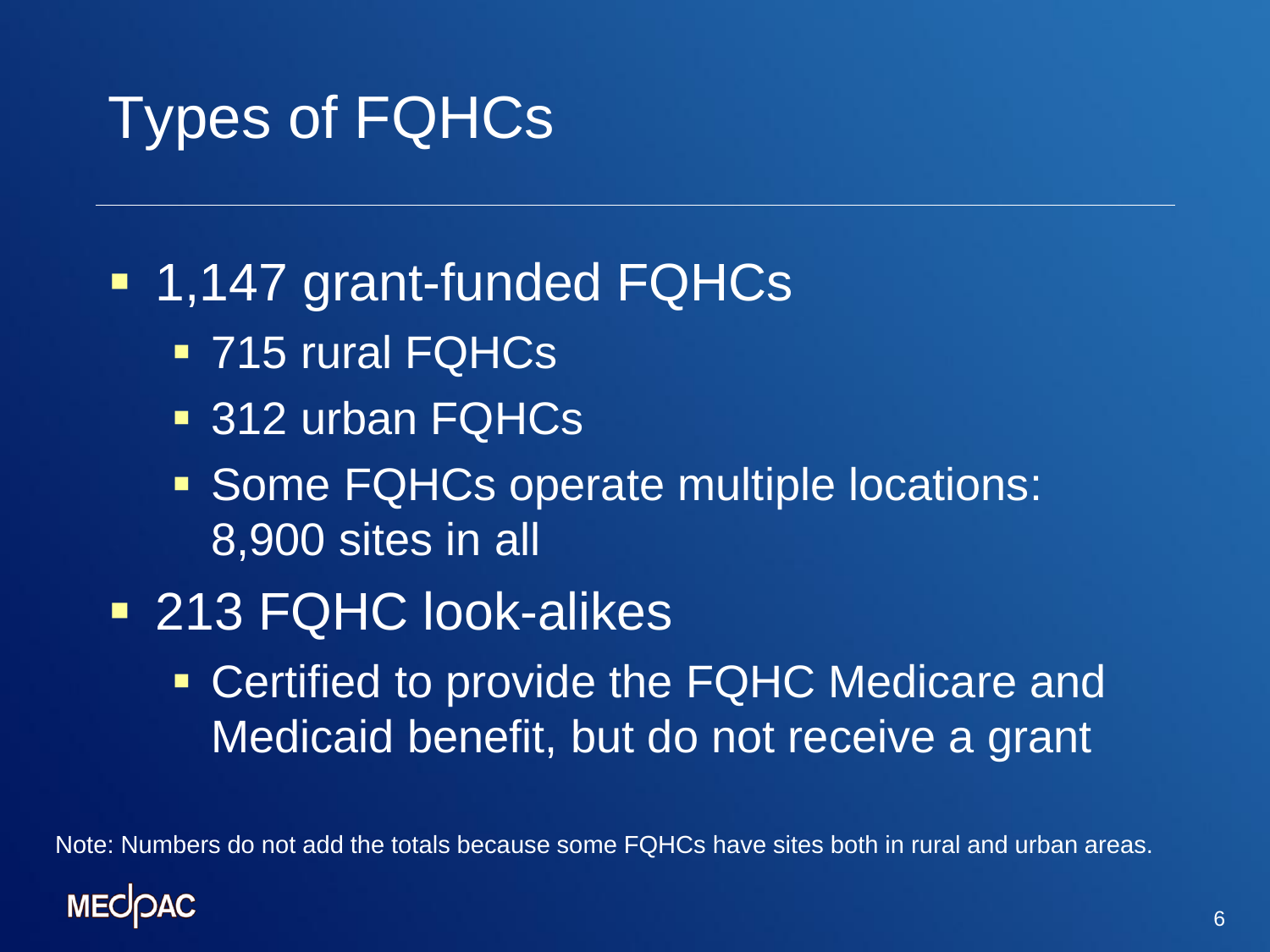#### Sources of revenue for FQHCs, 2009 (Total=\$11.4 billion)

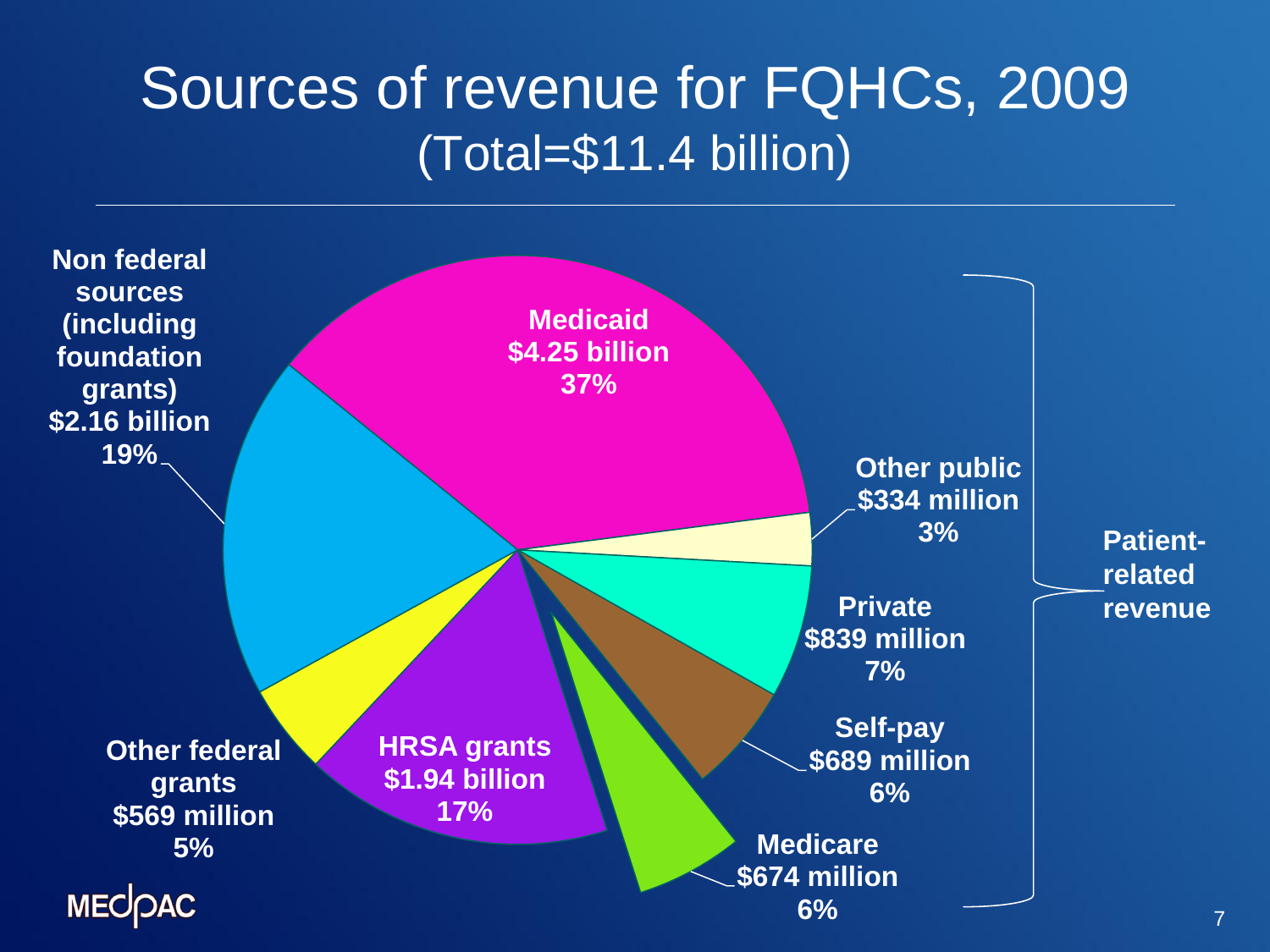# The Medicare FQHC benefit

- Medicare's FQHC benefit includes primary and preventive care
	- Primary care provided by physician and non-physician practitioners
	- Services, supplies and overhead incidental to the provision of care
	- Screenings, such as mammography, pap tests, cancer screenings
- FQHCs may bill separately for services otherwise covered by Medicare
	- Ambulance services
	- **Fig.** Technical component of a diagnostic test
	- **Durable medical equipment**

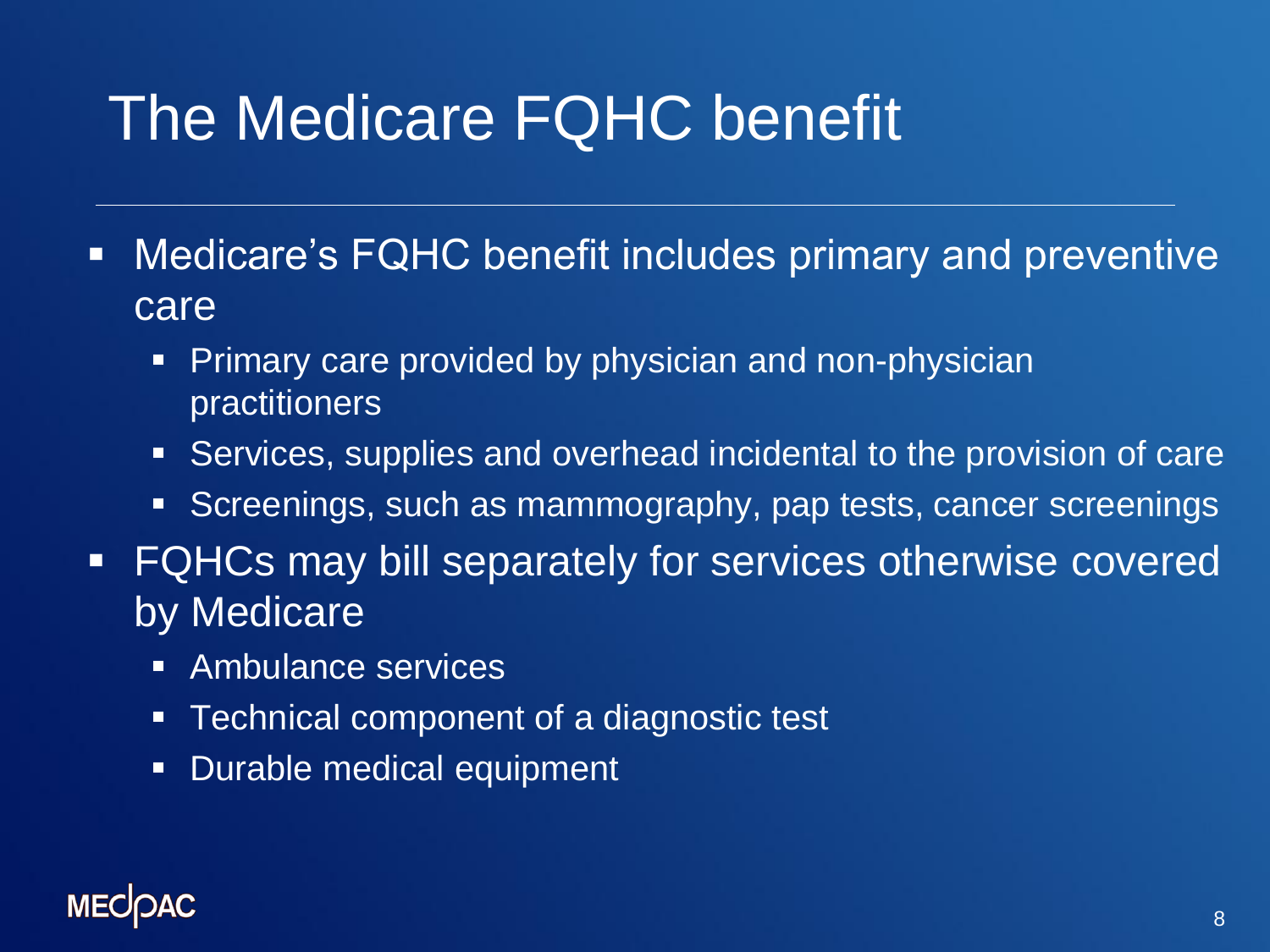# Medicare's reimbursement to FQHCs

- **Medicare reimbursement to** FQHCs is based on an allinclusive payment rate
	- **Based on the FQHC's** allowable costs for providing the Medicare FQHC benefit
- **EXALLEM** Limits on total payment
	- **Ninimum threshold for** provider productivity
	- **E** Limited to a per-visit payment limit

| <b>PER-VISIT PAYMENT LIMIT,</b>                       |          |
|-------------------------------------------------------|----------|
| 2011                                                  |          |
| <b>Federally qualified</b><br>health center-<br>rural | \$109.24 |
| <b>Federally qualified</b><br>health center-<br>urban | \$126.22 |

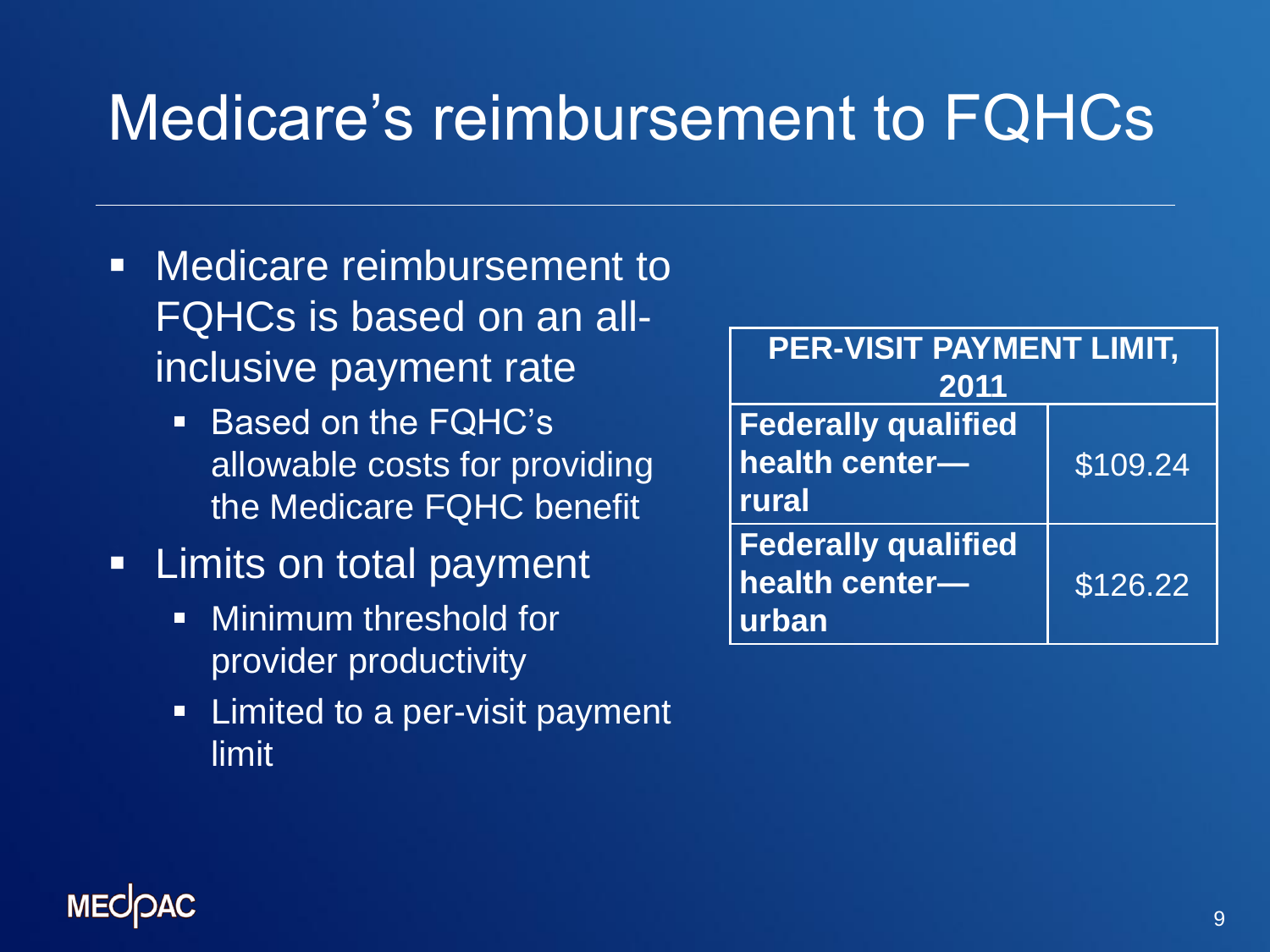### PPACA change to FQHC reimbursement

- Section 10501 (i) (3) (A) establishes a prospective payment system for Medicare payment to FQHCs by 2015
- **Initial payment under PPS must be equal to** 100% of FQHCs' reasonable costs without. applying the provider productivity thresholds or the per-visit payment limit
- **Indexed to the MEI or an FQHC-specific** market basket